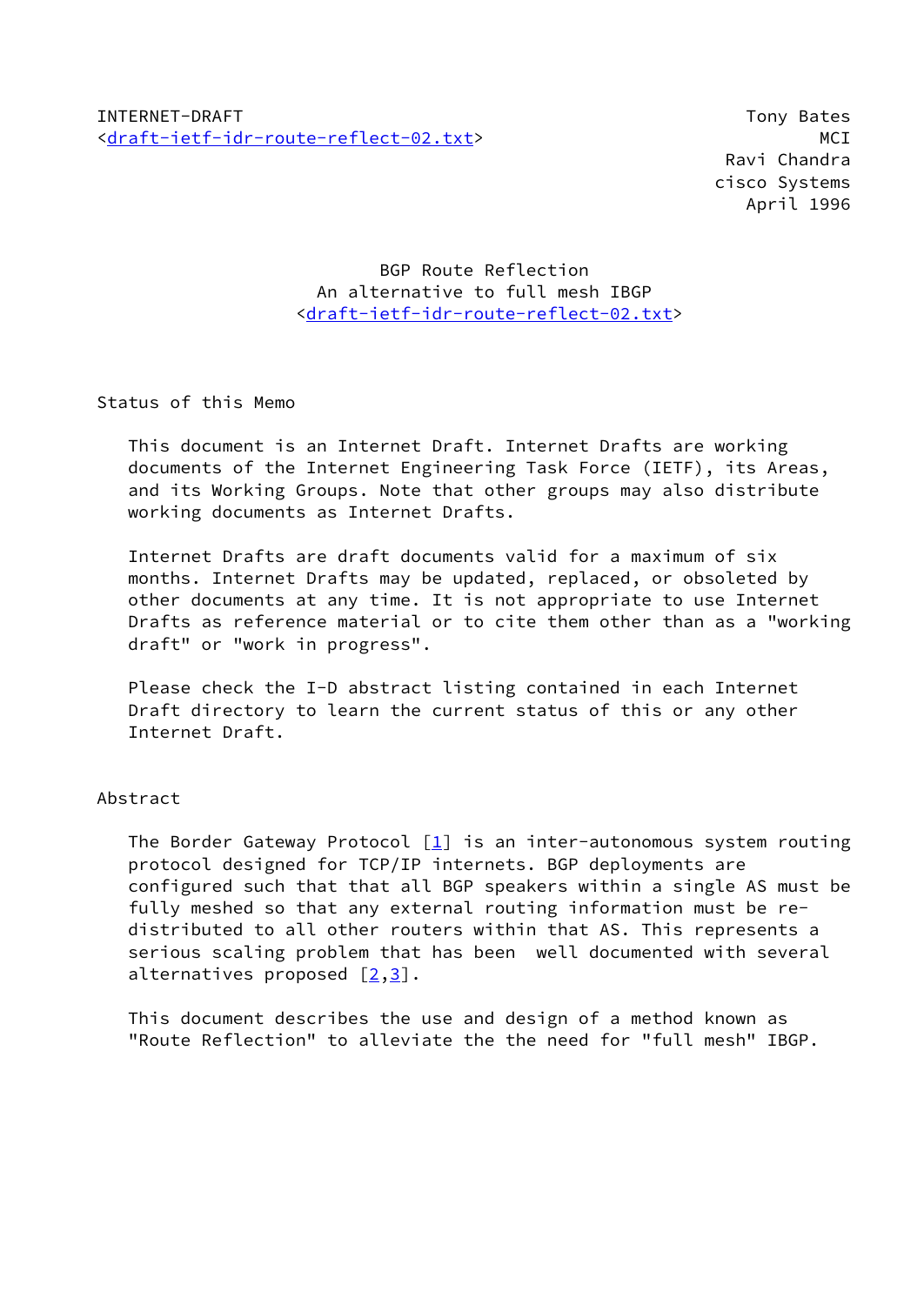| INTERNET-DRAFT | BGP Route Reflection | April 1996 |  |
|----------------|----------------------|------------|--|
|                |                      |            |  |

### <span id="page-1-0"></span>[1](#page-1-0). Introduction

 Currently in the Internet, BGP deployments are configured such that that all BGP speakers within a single AS must be fully meshed and any external routing information must be re-distributed to all other routers within that AS. This "full mesh" requirement clearly does not scale when there are a large number of IBGP speakers as is common in many of todays internet networks.

For n BGP speakers within an AS you must maintain  $n*(n-1)/2$  unique IBGP sessions. With finite resources in both bandwidth and router CPU this clearly does not scale.

 This scaling problem has been well documented and a number of proposals have been made to alleviate this  $[2,3]$  $[2,3]$  $[2,3]$ . This document represents another alternative in alleviating the need for a "full mesh" and is known as "Route Reflection". It represents a change in the commonly understood concept of IBGP and the addition of two new optional transitive BGP attributes.

<span id="page-1-1"></span>[2](#page-1-1). Design Criteria

Route Reflection was designed to satisfy the following criteria.

o Simplicity

 Any alternative must be both simple to configure as well as understand.

o Easy Migration

 It must be possible to migrate from a full mesh configuration without the need to change either topology or AS. This is an unfortunate management overhead of the technique proposed in  $[3]$  $[3]$ .

o Compatibility

 It must be possible for non compliant IBGP peers to continue be part of the original AS or domain without any loss of BGP routing information.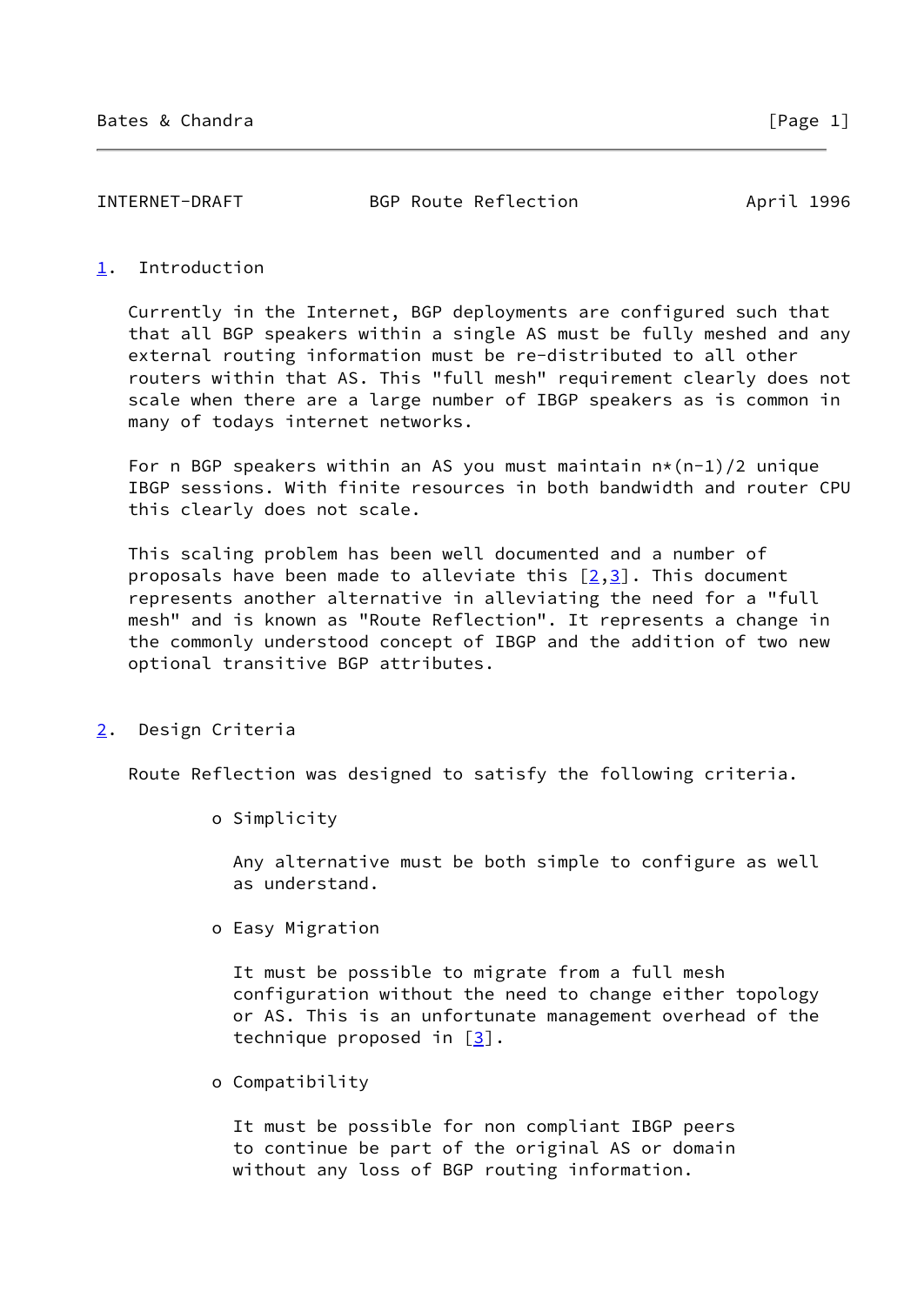These criteria were motivated by operational experiences of a very large and topology rich network with many external connections.

Bates & Chandra [Page 2]

INTERNET-DRAFT BGP Route Reflection April 1996

<span id="page-2-0"></span>[3](#page-2-0). Route Reflection

 The basic idea of Route Reflection is very simple. Let us consider the simple example depicted in Figure 1 below.



Figure 1: Full Mesh IBGP

 In ASX there are three IBGP speakers (routers RTR-A, RTR-B and RTR- C). With the existing BGP model, if RTR-A receives an external route and it is selected as the best path it must advertise the external route to both RTR-B and RTR-C. RTR-B and RTR-C (as IBGP speakers) will not re-advertise these IBGP learned routes to other IBGP speakers.

 If this rule is relaxed and RTR-C is allowed to reflect IBGP learned routes, then it could re-advertise (or reflect) the IBGP routes learned from RTR-A to RTR-B and vice versa. This would eliminate the need for the IBGP session between RTR-A and RTR-B as shown in Figure 2 below.

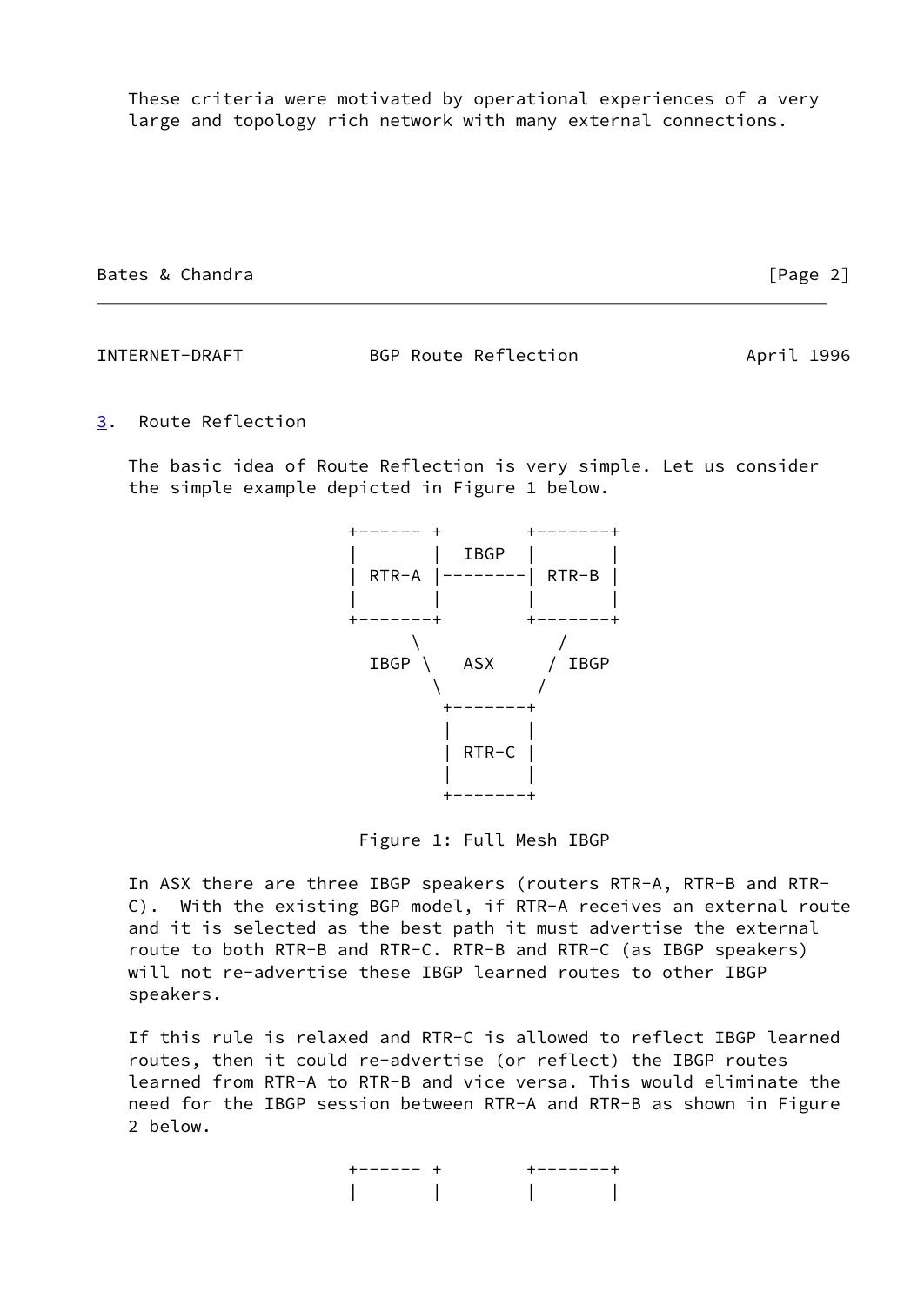

Bates & Chandra **Exercise Exercise Exercise Contracts** EPage 3]

INTERNET-DRAFT BGP Route Reflection April 1996

Figure 2: Route Reflection IBGP

The Route Reflection scheme is based upon this basic principle.

<span id="page-3-0"></span>[4](#page-3-0). Terminology and Concepts

 We use the term "Route Reflector" (RR) to represent an IBGP speaker that participates in the reflection. The internal peers of a RR are divided into two groups:

- 1) Client Peers
- 2) Non-Client Peers

 A RR reflects routes between these groups. A RR along with its client peers form a Cluster. The Non-Client peer must be fully meshed but the Client peers need not be fully meshed. The Client peers should not peer with internal speakers outside of their cluster. Figure 3 depicts a simple example outlining the basic RR components using the terminology noted above.

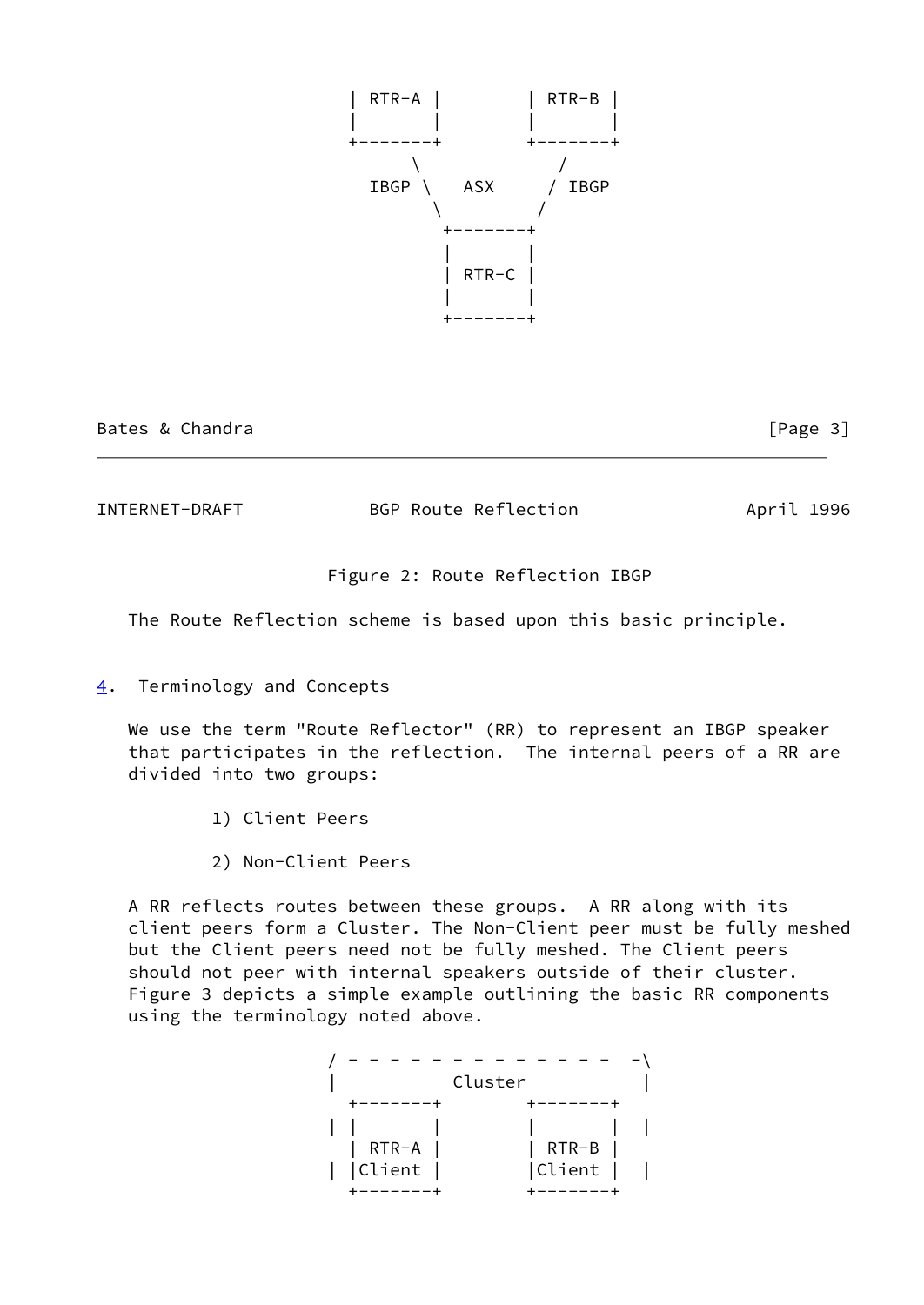

Figure 3: RR Components

Bates & Chandra **Exercise 2018** [Page 4]

INTERNET-DRAFT BGP Route Reflection April 1996

<span id="page-4-0"></span>[5](#page-4-0). Operation

 When a route is received by a RR, it selects the best path based on its path selection rule. After the best path is selected, it must do the following depending on the type of the peer it is receiving the best path from:

1) A Route from a Non-Client peer

Reflect to all other Clients.

2) A Route from a Client peer

 Reflect to all the Non-Client peers and also to the Client peers other than the originator. (Hence the Client peers are not required to be fully meshed).

3) Route from an EBGP peer

Send to all the Client and Non-Client Peers.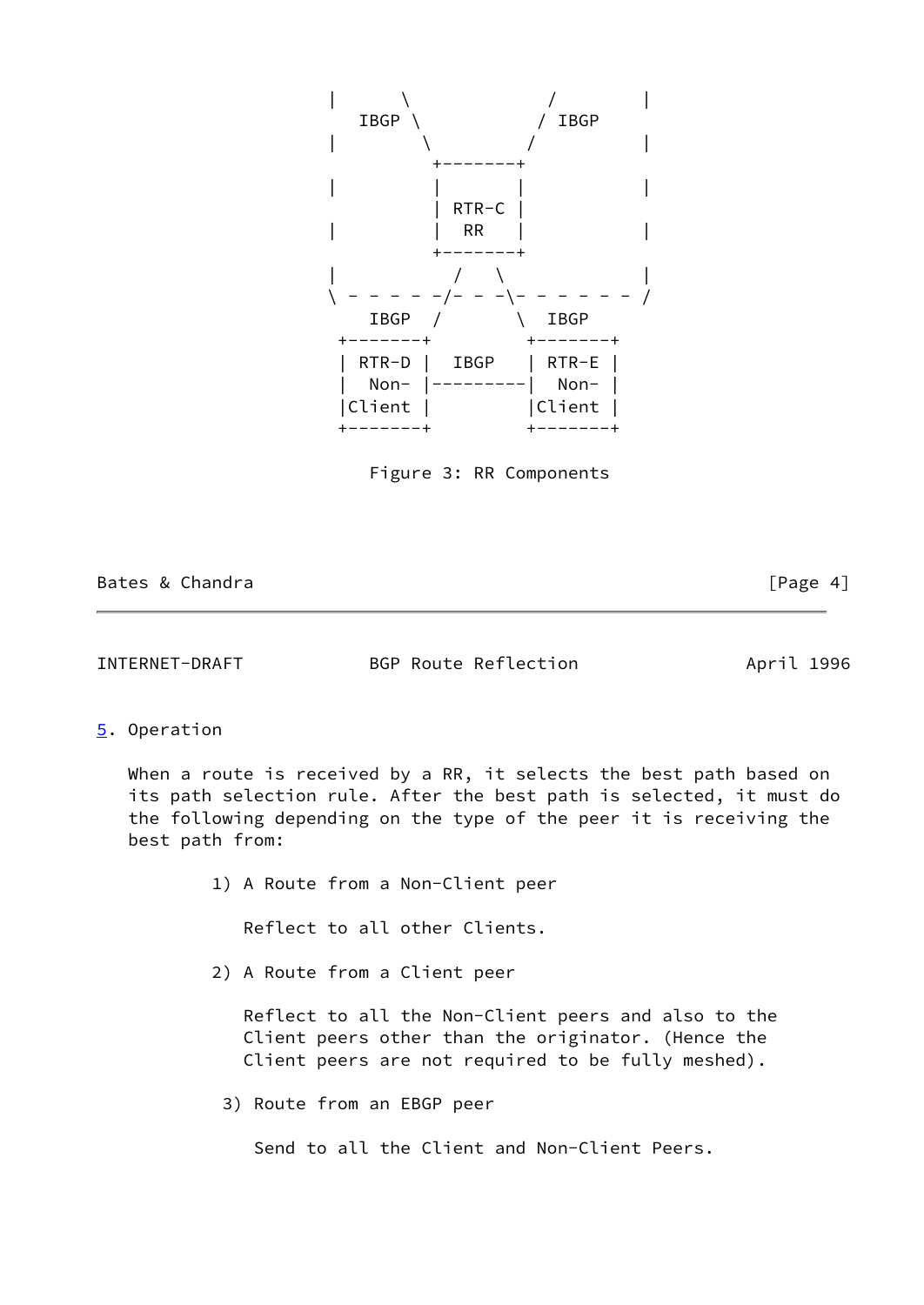An Autonomous System could have many RRs. A RR treats other RRs just like any other internal BGP speakers. A RR could be configured to have other RRs in a Client group or Non-client group.

 In a simple configuration the backbone could be divided into many clusters. Each RR would be configured with other RRs as Non-Client peers (thus all the RRs will be fully meshed.). The Clients will be configured to maintain IBGP session only with the RR in their cluster. Due to route reflection, all the IBGP speakers will receive reflected routing information.

 It is normal in a Autonomous System to have BGP speakers that do not understand the concept of Route-Reflectors (let us call them conventional BGP speakers). The Route-Reflector Scheme allows such conventional BGP speakers to co-exist. Conventional BGP speakers could be either members of a Non-Client group or a Client group. This allows for an easy and gradual migration from the current IBGP model to the Route Reflection model. One could start creating clusters by configuring a single router as the designated RR and configuring other RRs and their clients as normal IBGP peers. Additional clusters can be created gradually.

<span id="page-5-0"></span>[6](#page-5-0). Redundant RRs

Usually a cluster of clients will have a single RR. In that case, the

### Bates & Chandra **Exercise 2** and 2 and 2 and 2 and 2 and 2 and 2 and 2 and 2 and 2 and 2 and 2 and 2 and 2 and 2 and 2 and 2 and 2 and 2 and 2 and 2 and 2 and 2 and 2 and 2 and 2 and 2 and 2 and 2 and 2 and 2 and 2 and 2 a

INTERNET-DRAFT BGP Route Reflection April 1996

 cluster will be identified by the ROUTER\_ID of the RR. However, this represents a single point of failure so to make it possible to have multiple RRs in the same cluster, all RRs in the same cluster must be configured with a 4-byte CLUSTER\_ID so that an RR can discern routes from other RRs in the same cluster.

### <span id="page-5-1"></span>[7](#page-5-1). Avoiding Routing Information Loops

 As IBGP learned routes are reflected, it is possible through mis configuration to form route re-distribution loops. The Route Reflection method defines the following attributes to detect and avoid routing information loops.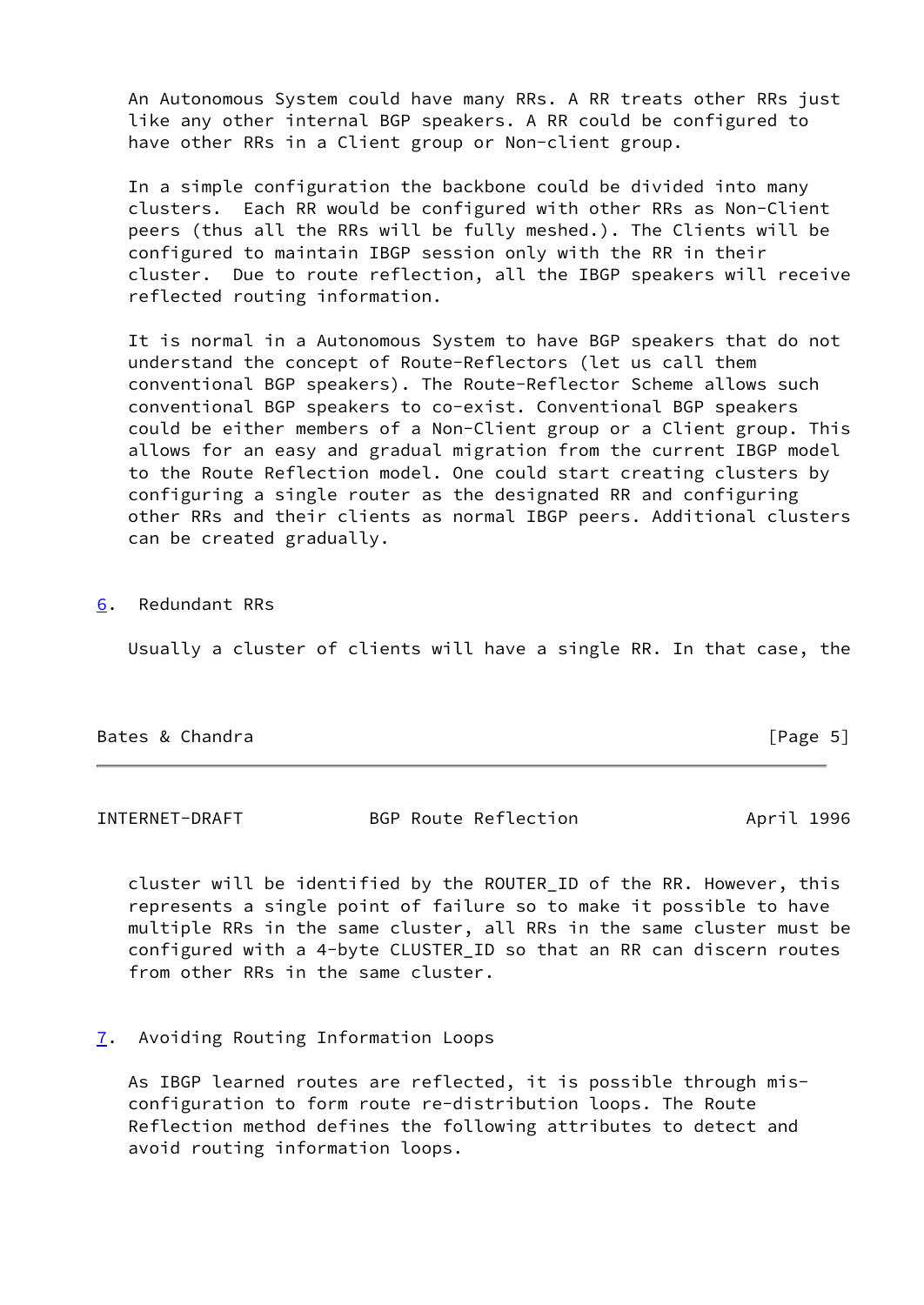#### ORIGINATOR\_ID

 ORIGINATOR\_ID is a new optional, non-transitive BGP attribute of Type code 9. This attribute is 4 bytes long and it will be created by a RR. This attribute will carry the ROUTER\_ID of the originator of the route in the local AS. A BGP speaker should not create an ORIGINATOR\_ID attribute if one already exists. A route reflector must never send routing information back to the router specified in ORIGINATOR\_ID.

#### CLUSTER\_LIST

 Cluster-list is a new optional, non-transitive BGP attribute of Type code 10. It is a sequence of CLUSTER\_ID values representing the reflection path that the route has passed. It is encoded as follows:

 0 1 2 3 4 5 6 7 8 9 0 1 2 3 4 5 6 7 8 9 0 1 2 3 +-+-+-+-+-+-+-+-+-+-+-+-+-+-+-+-+-+-+-+-+-+-+-+-+-+-+-+-+-+-+-+-+ | Attr. Flags | Attr. Type Code| Length | value ... +-+-+-+-+-+-+-+-+-+-+-+-+-+-+-+-+-+-+-+-+-+-+-+-+-+-+-+-+-+-+-+-+

Where Length is the number of octets.

When a RR reflects a route from its Clients to a Non-Client peer, it must append the local CLUSTER\_ID to the CLUSTER\_LIST. If the CLUSTER\_LIST is empty, it must create a new one. Using this attribute an RR can identify if the routing information is looped back to the same cluster due to mis-configuration. If the local CLUSTER\_ID is found in the cluster-list, the advertisement will be ignored.

|  | Bates & Chandra | [Page 6] |  |
|--|-----------------|----------|--|
|  |                 |          |  |

INTERNET-DRAFT BGP Route Reflection April 1996

### <span id="page-6-0"></span>[8](#page-6-0). Implementation and Configuration Considerations

 Care should be taken to make sure that none of the BGP path attributes defined above can be modified through configuration when exchanging internal routing information between RRs and Clients and Non-Clients. This could result is looping of routes.

In some implementations, modification of the BGP path attribute,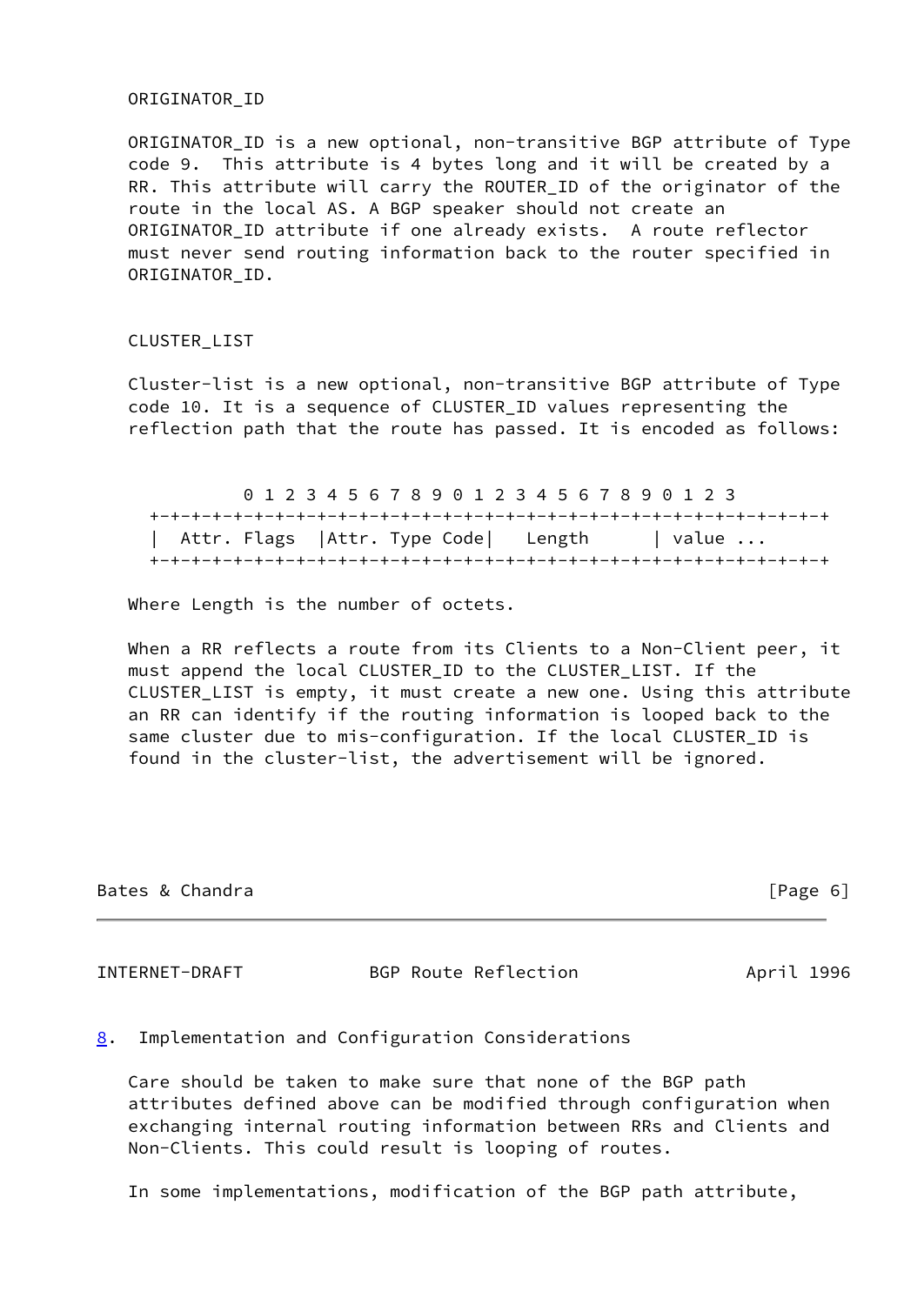NEXT\_HOP is possible. For example, there could be a need for a RR to modify NEXT\_HOP for EBGP learned routes sent to its internal peers. However, it must not be possible for an RR to set on reflected IBGP routes as this breaks the basic principle of Route Reflection and will result in potential black holeing of traffic.

 An RR should not modify any AS-PATH attributes (i.e. LOCAL\_PREF, MED, DPA)that could change consistent route selection. This could result in potential loops.

 The BGP protocol provides no way for a Client to identify itself dynamically as a Client to an RR configured BGP speaker and the simplest way to achieve this is by manual configuration.

### <span id="page-7-3"></span>[9](#page-7-3). Security

Security considerations are not discussed in this memo.

### <span id="page-7-4"></span>[10.](#page-7-4) Acknowledgments

 The authors would like to thank Dennis Ferguson, Enke Chen, John Scudder, Paul Traina and Tony Li for the many discussions resulting in this work. This idea was developed from an earlier discussion between Tony Li and Dimitri Haskin.

# <span id="page-7-5"></span>[11.](#page-7-5) References

- <span id="page-7-0"></span> [1] Rekhter, Y., and Li, T., "A Border Gateway Protocol 4 (BGP-4)", [RFC1771](https://datatracker.ietf.org/doc/pdf/rfc1771), March 1995.
- <span id="page-7-1"></span> [2] Haskin, D., "A BGP/IDRP Route Server alternative to a full mesh routing", [RFC1863](https://datatracker.ietf.org/doc/pdf/rfc1863), October 1995.
- <span id="page-7-2"></span> [3] Traina, P. "Limited Autonomous System Confederations for BGP", INTERNET-DRAFT, [<draft-traina-bgp-confed-00.txt](https://datatracker.ietf.org/doc/pdf/draft-traina-bgp-confed-00.txt)>, April 1995.

Bates & Chandra **Exercise 2** [Page 7]

INTERNET-DRAFT BGP Route Reflection April 1996

<span id="page-7-6"></span>[12.](#page-7-6) Author's Addresses